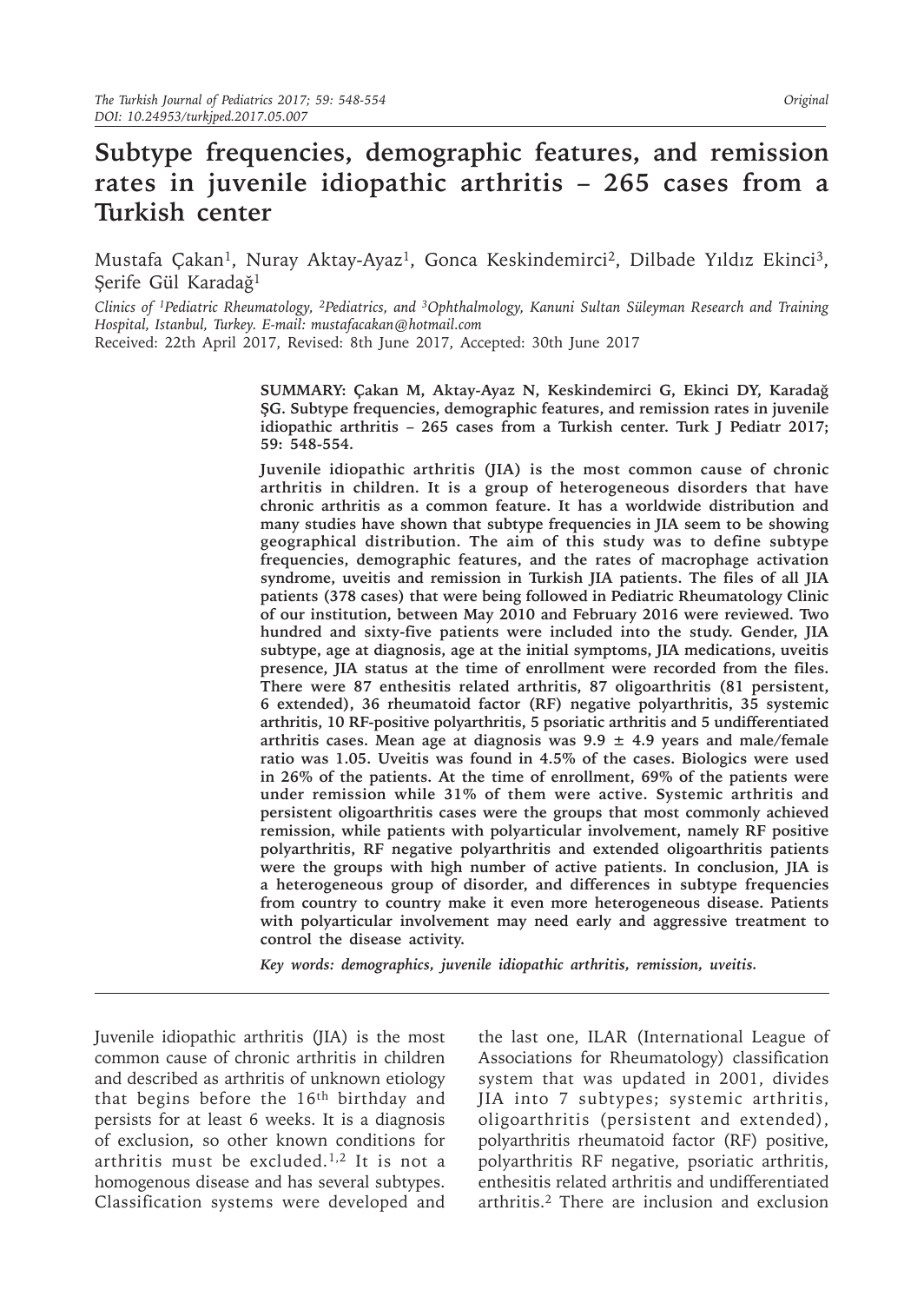criteria for each group and if a patient fits no category or more than one category then defined as undifferentiated arthritis.<sup>2</sup> JIA has a worldwide distribution and has an annual incidence between 0.8 and 22.6 per 100,000 children.3 The etiology and pathogenesis still remain unclear. It seems to be multifactorial and differ from one subtype to another.<sup>1,3</sup> Treatment of JIA is multifaceted and includes pharmacotherapy, optimal nutrition, patient and parent education, physical and occupational therapy.1,3,4 The introduction of biologics has offered an opportunity to decrease the rates of chronic joint damage, disability and aim for complete disease remission.3 Although JIA still cannot be cured, disease control is an achievable goal for many patients, mostly related to JIA subtype. $1,3$ 

The main objective of this study was to take a small snapshot picture of Turkish children with JIA and compare them with the reports from the literature regarding subtype frequencies, demographic features, and the rates of macrophage activation syndrome, uveitis and remission.

### **Material and Methods**

The files of all JIA patients (378 cases) that were being followed in our center between May 2010 and February 2016 were reviewed. To be included into the study; the onset of the symptoms related to JIA had to be started before the age of 16, had to be completed at least initial 6 months of follow-up, had to be coming regularly to the control visits (generally every 3 months), and had to be adherent with the medications and physical therapy. Patients that were diagnosed in the last 6 months or that were dropped off the follow-up or that were not adherent to treatment were excluded (113 patients) and finally 265 cases were included into the study. Gender, JIA subtype, age at diagnosis, age at the initial symptoms, JIA medications, uveitis presence, JIA status at the time of enrollment were recorded from the files. ILAR classification criteria system was used to define JIA subtypes.2 All patients were classified at the time of diagnosis of JIA and reclassified after completion of initial 6 months. To define JIA status at the time of enrollment, clinical inactive disease criteria system that was defined by Wallace et al.<sup>5</sup> was used. Clinical

remission with medication was defined as inactive disease for a minimum of 6 consecutive months while the patient is taking medication, and clinical remission without medication was defined as inactive disease for a minimum of 12 consecutive months while the patient is off all anti-arthritis and anti-uveitis medications. To comply with ILAR criteria, all patients were tested for RF and antinuclear antibody (ANA) at the time of diagnosis. RF positivity was verified by a second analysis at least 3 months later. HLA-B27 studies were done in all patients with enthesitis related arthritis phenotype and male patients over the 6 years of age. ANA analysis was done by indirect immunofluorescence assay and titers  $\ge$ 1:100 were classified as positive. The study was approved by the local Institutional Review Board (ethics approval number: KAEK/2015.14.11). Informed consent was received from the participants.

Clinical and demographic characteristics were summarized by mean and standard deviation for continuous variables and count and percent for categorical variables. Statistical analyses were performed using the SPSS software package for Windows (version 22.0; SPSS, Chicago, IL, USA).

# **Results**

There were 265 JIA patients in the cohort. Mean follow-up time was  $24.9 \pm 15.5$  months (6 - 68 months). There were 87 enthesitis related arthritis, 87 oligoarthritis (81 persistent, 6 extended), 36 RF-negative polyarthritis, 35 systemic arthritis, 10 RF-positive polyarthritis, 5 psoriatic arthritis and 5 undifferentiated arthritis (Table I). By the completion of initial 6 months of the diagnosis, definitive subtype classification was done and 9 patients showed subtype change. Six oligoarthritis patients that had provisional classification of persistent oligoarthritis turned into extended oligoarthritis. Two cases of persistent oligoarthritis and one case of RF-negative polyarthritis changed into enthesitis related arthritis classification because of the sacroiliac and/or enthesis involvement during the follow-up period. Two persistent oligoarthritis patients had RF positivity and 3 enthesitis related arthritis cases had a history of psoriasis in the first degree relatives and together they formed the 5 cases of the undifferentiated arthritis group.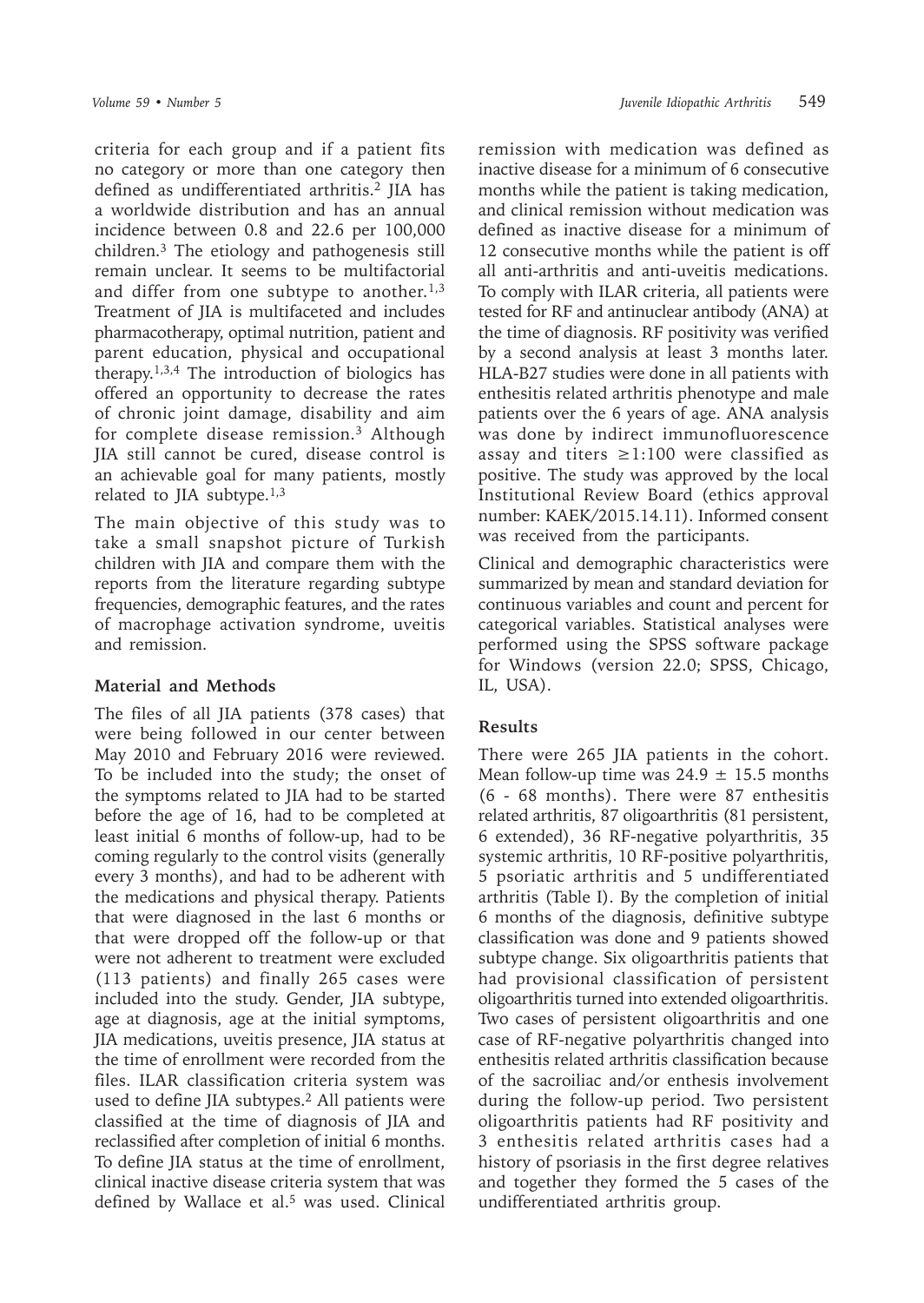| JIA subtype                  | Frequency<br>N(%) | Gender (male/female)<br>$N/N$ (%/%) | Age at diagnosis<br>$(years \pm SD)$ | Diagnosis delay<br>$(months \pm SD)$ |
|------------------------------|-------------------|-------------------------------------|--------------------------------------|--------------------------------------|
| Extended oligoarthritis      | 6(2.3)            | $3/3$ (50.0/50.0)                   | $5.9 \pm 4.4$                        | $5.0 \pm 3.7$                        |
| Persistent oligoarthritis    | 81 (30.6)         | 27/54 (33.3/66.7)                   | $7.6 + 4.9$                          | $5.3 \pm 5.4$                        |
| RF-positive polyarthritis    | 10(3.8)           | $4/6$ (40.0/60.0)                   | $12.1 \pm 4.5$                       | $11.5 + 6.5$                         |
| RF-negative polyarthritis    | 36 (13.5)         | $13/23$ $(36.1/63.9)$               | $9.5 \pm 5.3$                        | $9.6 + 9.9$                          |
| Enthesitis related arthritis | 87 (32.9)         | 68/19 (78.1/21.9)                   | $13.2 + 2.9$                         | $8.7 \pm 6.3$                        |
| Psoriatic arthritis          | 5(1.9)            | 2/3(40.0/60.0)                      | $6.6 \pm 3.8$                        | $5.2 \pm 4.0$                        |
| Systemic arthritis           | 35 (13.2)         | $15/20$ $(42.8/57.2)$               | $8.1 \pm 4.4$                        | $1.2 \pm 1.5$                        |
| Undifferentiated arthritis   | 5(1.9)            | $4/1$ (80.0/20.0)                   | $10.8 + 4.6$                         | $8.0 \pm 6.9$                        |
| Total                        | 265               | 136/129 (51.3/48.7)                 | $9.9 + 4.9$                          | $6.7 \pm 6.7$                        |

**Table I.** Subtype Frequencies, and Demographic Features of the Patients.

RF: rheumatoid factor

Male and female ratios were very close to each other in the total cohort (136 male, 129 female; male/female ratio: 1.05/1). While the majority of the enthesitis related arthritis cases and undifferentiated arthritis cases were male, all other groups had a female predominance (Table I). Mean age at diagnosis was  $9.9 \pm 4.9$ years (0.8 – 18.0 years) (Table I). Extended oligoarthritis patients were the youngest ones and enthesitis related arthritis patients were the oldest ones at the time of diagnosis. The mean time elapsed from the initiation of the first JIA-related symptom to the diagnosis was  $6.7 \pm 6.7$  (0.5 – 48.0) months. Systemic arthritis patients were the earliest diagnosed group, but RF-positive polyarthritis patients had the longest duration of symptoms until diagnosis (Table I).

ANA positivity was observed in 27.2% of the cohort. Psoriatic arthritis (60%), oligoarthritis (44.8%), and RF-negative polyarthritis (41.6%) were the groups with a high rate of ANA positivity. HLA-B27 was studied in 169 patients (in all patients with enthesitis related arthritis phenotype and male patients over the 6 years of age) and 26% of them were positive. There was a significant male predominance, and 82% of all HLA B-27 positive cases were males. HLA-B27 positivity was found in 45% of enthesitis related arthritis patients.

Uveitis was found in 12 patients (4.5%). The majority of the uveitis cases were young girls with persistent oligoarthritis (5 cases) and older boys with enthesitis related arthritis (4 cases). Five of the uveitis cases were ANA positive and 7 of them were ANA negative. All of the cases had anterior uveitis and 10 of them had a single attack. Only one case was initially diagnosed as having uveitis and later developed JIA (enthesitis related arthritis) clinic, and the rest of the uveitis cases were detected during follow-up. At the time of study two cases were classified under the group 'active JIA' because of the ongoing uveitis although all articular and laboratory findings were normal.

Biologics were used in 69 cases (26%). Extended oligoarthritis (66%), RF-positive polyarthritis (60%), psoriatic arthritis (60%) and RF-negative polyarthritis (47.2%) were the groups that most commonly needed a biologic medicine. Only 20% and 9.8% of the systemic arthritis and persistent oligoarthritis patients needed biological agent, respectively. Nine patients needed second biological agent: 3 patients were RF-negative polyarthritis and 4 patients were systemic arthritis cases that had a chronic polyarticular course. Four cases needed third or fourth biologic and 3 of them were systemic arthritis cases with a chronic polyarticular course. The mean duration between the first biological agent and the first disease-modifying anti-rheumatic drug was 17.3  $\pm$  15.3 months (1-60 months).

At the time of enrollment, 183 cases (69%) were under remission while 82 cases (31%) were active (Table II). Systemic arthritis and persistent oligoarthritis cases were the groups that most commonly achieved remission, while RF-positive polyarthritis, RF-negative polyarthritis and extended oligoarthritis patients were the groups with most active disease. Seventy-two percent of patients were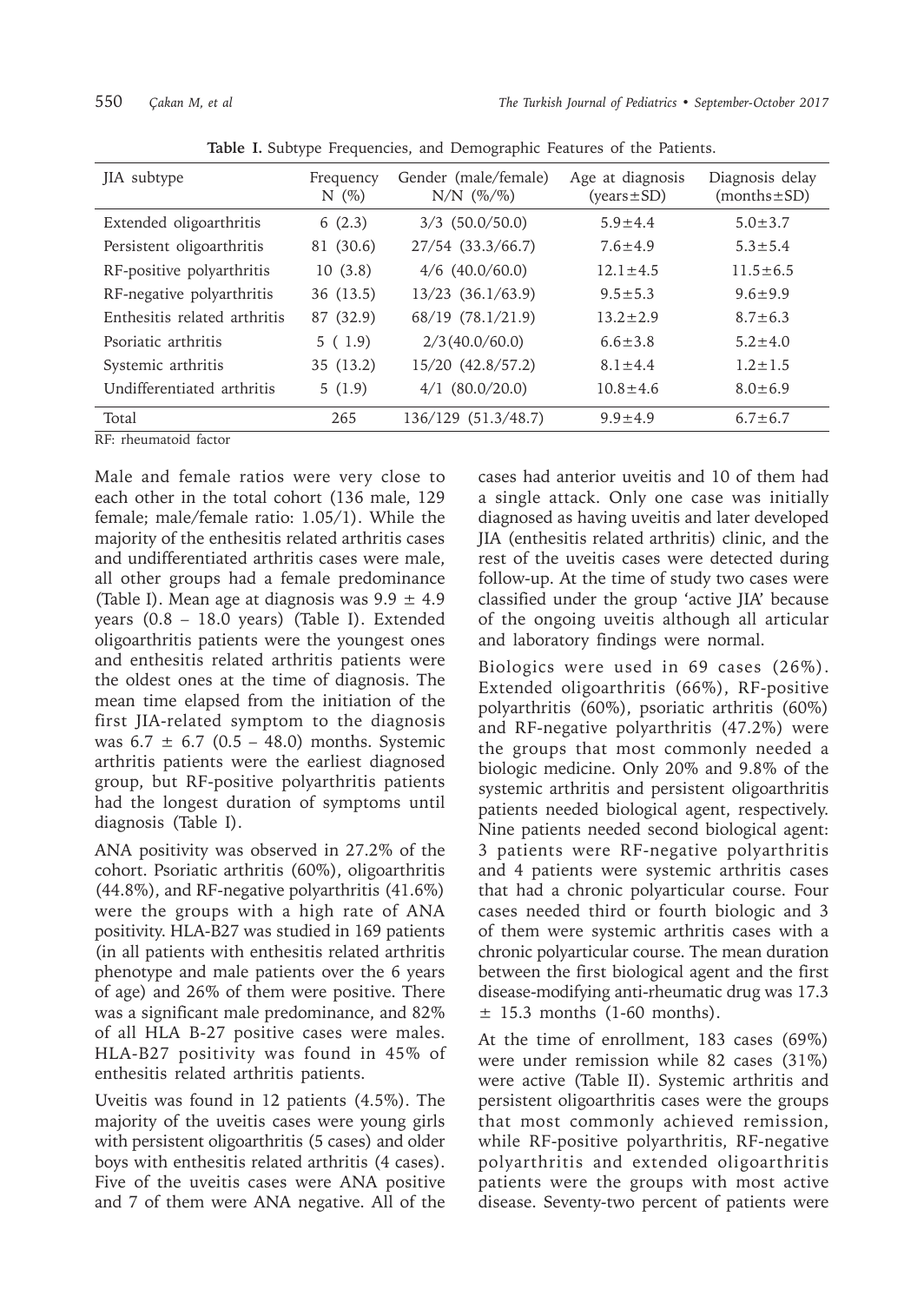| JIA subtype                  | Active    | In remission | Remission with<br>medication | Remission without<br>medication |
|------------------------------|-----------|--------------|------------------------------|---------------------------------|
| Extended oligoarthritis      | 3(50.0)   | 3(50.0)      | 3(100)                       | 0(0.0)                          |
| Persistent oligoarthritis    | 18 (22.2) | 63 (77.8)    | 44 (69.8)                    | 19 (30.2)                       |
| RF-positive polyarthritis    | 8(80.0)   | 2(20.0)      | 2(100)                       | 0(0.0)                          |
| RF-negative polyarthritis    | 18 (50.0) | 18 (50.0)    | 17 (94.4)                    | 1(5.6)                          |
| Enthesitis related arthritis | 27 (31.0) | 60 (69.0)    | 46 (76.6)                    | 14 (23.4)                       |
| Psoriatic arthritis          | 2(40.0)   | 3(60.0)      | 3(100)                       | 0(0.0)                          |
| Systemic arthritis           | 4(11.4)   | 31 (88.6)    | 15(48.3)                     | 16 (51.7)                       |
| Undifferentiated arthritis   | 2(40.0)   | 3(60.0)      | 2(66.7)                      | 1(33.3)                         |
| Total                        | 82 (31.0) | 183 (69.0)   | 132 (72.1)                   | 51 (27.9)                       |

**Table II***.* Remission Rates of the Patients.

Data is presented as N (%). RF: rheumatoid factor

under remission with medication and only 28% of the patients were under remission without medication. None of the patients with extended oligoarthritis, RF-positive polyarthritis and psoriatic arthritis achieved remission without medication. In 18 patients (6.8%) activation of JIA were observed while being followed for a mean of  $21.5 \pm 12.4$  (12 – 52) months under remission without medication.

We did not observe any mortality in the cohort. Thirteen (5%) of the cases had at least one joint with mild to moderate fixed flexion contracture. Only one patient was using a device to walk. Amyloidosis was not observed in any patient.

#### **Discussion**

Juvenile idiopathic arthritis is an umbrella term that comprises a complex group of disorders with the common feature of arthritis.<sup>1,3</sup> It has a worldwide distribution and many studies have shown that subtypes of patients with JIA seem to be showing geographical distribution.<sup>1</sup> It was observed that while oligoarthritis is the most common subtype in Europe and North America, enthesitis related arthritis is the most common subtype in Asia and Middle Eastern countries.1,6,7,8,9 The cause and pathogenesis of JIA is still unclear and it is thought that the pathogenesis of each subtype is multifactorial and possibly triggered by environmental stimuli in a genetically susceptible host. Geographical differences in JIA subtype frequencies seem to be supporting this idea and many studies are focusing on the interactions between immune system and microbiome of the gut.<sup>1</sup> Table III shows the frequency of subtypes from different countries and our study. Equal frequency of oligoarthritis and enthesitis related arthritis in this study may be correlated with the exact geographical location of our country, like a bridge in between Asia and Europe. RF-positive polyarthritis, psoriatic arthritis, and undifferentiated arthritis are the least common subtypes in all ethnic groups and systemic arthritis and RF-negative polyarthritis stand

| JIA subtype                  | Our study<br>(N: 265) | Canada <sup>6</sup><br>(N: 366) | England <sup>7</sup><br>(N: 507) | India <sup>8</sup><br>(N: 224) | Taiwan <sup>9</sup><br>(N: 195) |
|------------------------------|-----------------------|---------------------------------|----------------------------------|--------------------------------|---------------------------------|
| Oligoarthritis               | 32.9                  | 40.7                            | 45.9                             | 20.8                           | 23.1                            |
| RF-positive polyarthritis    | 3.8                   | 3.7                             | 2.3                              | 11.9                           | 4.6                             |
| RF-negative polyarthritis    | 13.5                  | 20.2                            | 13.4                             | 17.4                           | 11.8                            |
| Enthesitis related arthritis | 32.9                  | 10.1                            | 6.3                              | 35.7                           | 37.4                            |
| Psoriatic arthritis          | 1.9                   | 6.5                             | 6.9                              | 1.2                            | 1.5                             |
| Systemic arthritis           | 13.2                  | 7.3                             | 5.3                              | 8.0                            | 19                              |
| Undifferentiated arthritis   | 1.9                   | 11.5                            | 3.9                              | 4.6                            | 2.6                             |

**Table III.** Frequencies of Juvenile Idiopathic Arthritis Subtypes in Selected Populations.

Data represent percentages in each study. RF: rheumatoid factor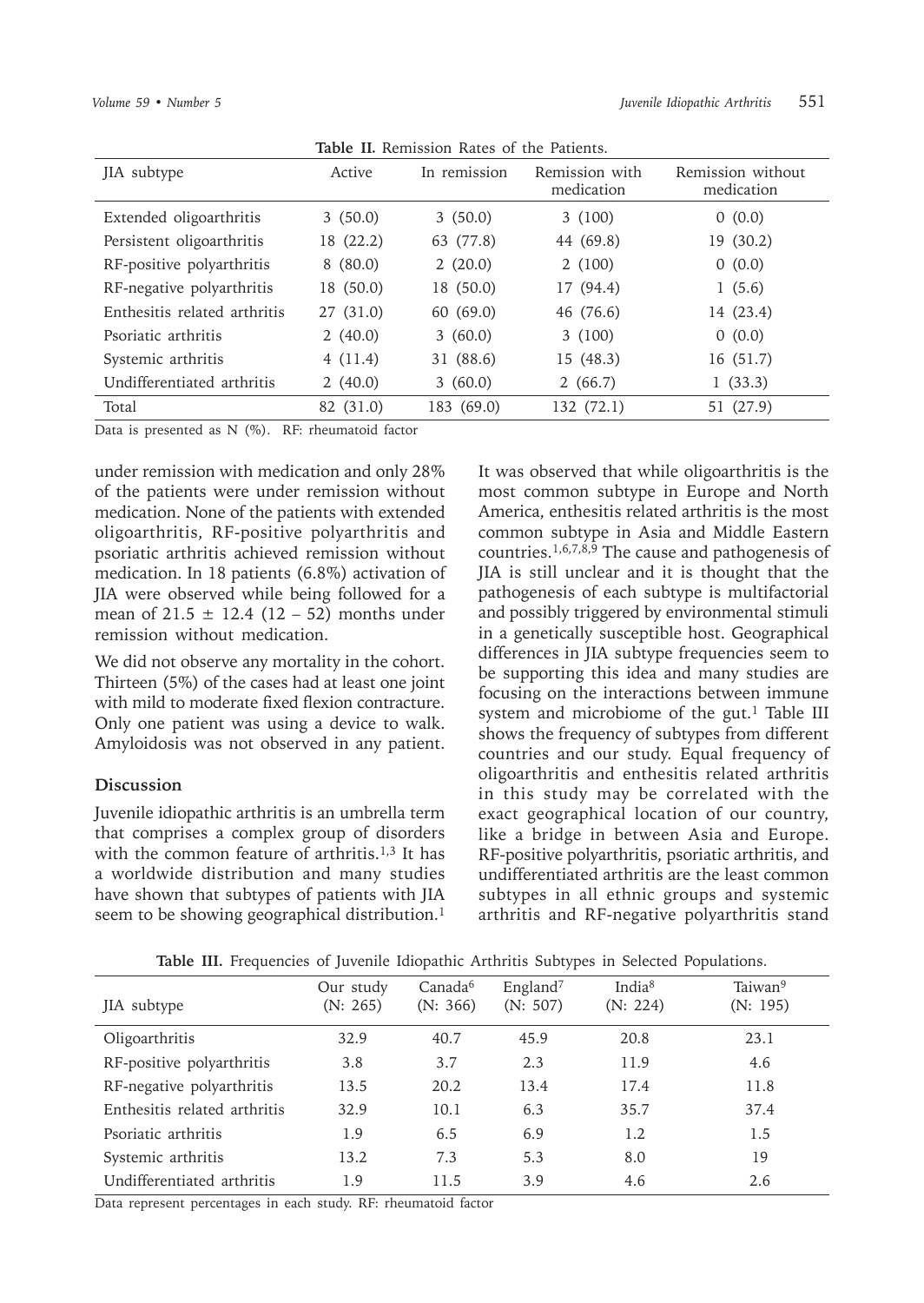# with intermediate frequency.<sup>6-9</sup>

All patients in the cohort were classified by the current ILAR system.2 ILAR classification system was first described in 1994 and the last update was in 2001.2,10 The main objective of ILAR system was to create more homogenous subtypes in a heterogeneous disease like JIA for clinical and genetic studies. It has strict inclusion and exclusion criteria. After completion of initial 6 months, patients were reclassified and 6 (6.8%) of 87 oligoarthritis patients turned out to be extended oligoarthritis. The ratio of extended oligoarthritis patients in our cohort (6.8%) is less than the literature. Kunjir et al.8 reported that 20.4% of oligoarthritis patients were extended oligoarthritis, and this ratio was 28.9% in the study of Shen et al.<sup>9</sup> A nationwide study done in Turkish children found that the ratio of extended oligoarthritis was 10%, that is close to our study and less frequent as compared to the literature.<sup>11</sup> This finding may be attributed to relatively small sample size in our total cohort.

Like many other connective tissue diseases, JIA is reported to be more common in girls. This is true for European, and North American patients where twice as many girls as boys are affected, but reports from Asia and Turkey state that male and female JIA patients seem to be equal or have slightly female predominance.<sup>1,8,9,11,12</sup> Nearly equal frequency of gender distribution in our cohort may be explained by high frequency of enthesitis related arthritis patients in our country which is much more common in males.

The term juvenile refers to people under the age of 16, and in some countries adult rheumatologist take care of the children over 16 years of age and in some over 18.2 This upper limit for age is one of the debated topics in the definition of JIA. In our country a person aged equal to or less than 18 years must be seen by a pediatrician. So we had 29 cases of JIA diagnosed between the ages of 16 and 18. We have classified them as JIA because in all of them arthritis symptoms started before the 16<sup>th</sup> birthday, which was in accordance with definition of JIA by ILAR criteria.2 Mean age at diagnosis was 9.9 years in our study and mean time to diagnosis after the first JIA-related symptom was 6.7 months. Time passed from onset to diagnosis is longer than the cohorts of developed countries. In Canada it was found to

be 4.5 months and in England 4.6 months.<sup>6,7</sup> In Turkey, fellowship education program in pediatric rheumatology was installed in 2012. Twenty-eight patients in our cohort were diagnosed 18 months or later from the first symptom of arthritis and many of these cases were coming from Anatolian cities that were located far away from pediatric rheumatology centers. Thus, this lag time could be partly explained by the low number of pediatric rheumatology centers in Turkey. Hopefully this trend will change in the near future as the number of young pediatric rheumatologists is increasing and future studies will be needed to compare these results.

Macrophage activation syndrome (MAS) is the most dreadful complication of systemic arthritis and the leading cause of JIA-related mortality.13 In 34% of systemic arthritis cases we have observed MAS. MAS frequency in systemic arthritis patients is reported to be between 7%- 12.6%.14,15 The frequency of MAS in our cohort is much higher than the literature (34%), but we are very aware of clinical and laboratory signs of an impending MAS attack, so we closely follow and evaluate every systemic arthritis patient for MAS development. Ravelli et al.<sup>16</sup> reported that, in addition to the approximately 10% risk of developing overt MAS as part of systemic arthritis, another 30%-40% of systemic arthritis patients may have occult or subclinical MAS during disease course that can eventually lead to overt MAS. This statement is compatible with the high number of MAS patients in our cohort.

Uveitis is a major concern for all pediatric rheumatologists in JIA patients as we depend on the reports of another doctor, ophthalmologist. There are two patterns of uveitis; one with insidious onset, mostly asymptomatic, bilateral, chronic non-granulomatous anterior uveitis that is more common in young girls with ANA positive oligoarthritis. The other group have sudden onset, symptomatic, mostly unilateral acute anterior uveitis that is most commonly seen in older boys with enthesitis related arthritis.17 It was stated that ANA positivity could be found in 70%-80% of oligoarthritis patients and uveitis could develop in up to 45% of patients.17 Our cohort included only 12 (4.5%) uveitis patients. It was shown in previous studies that uveitis is more common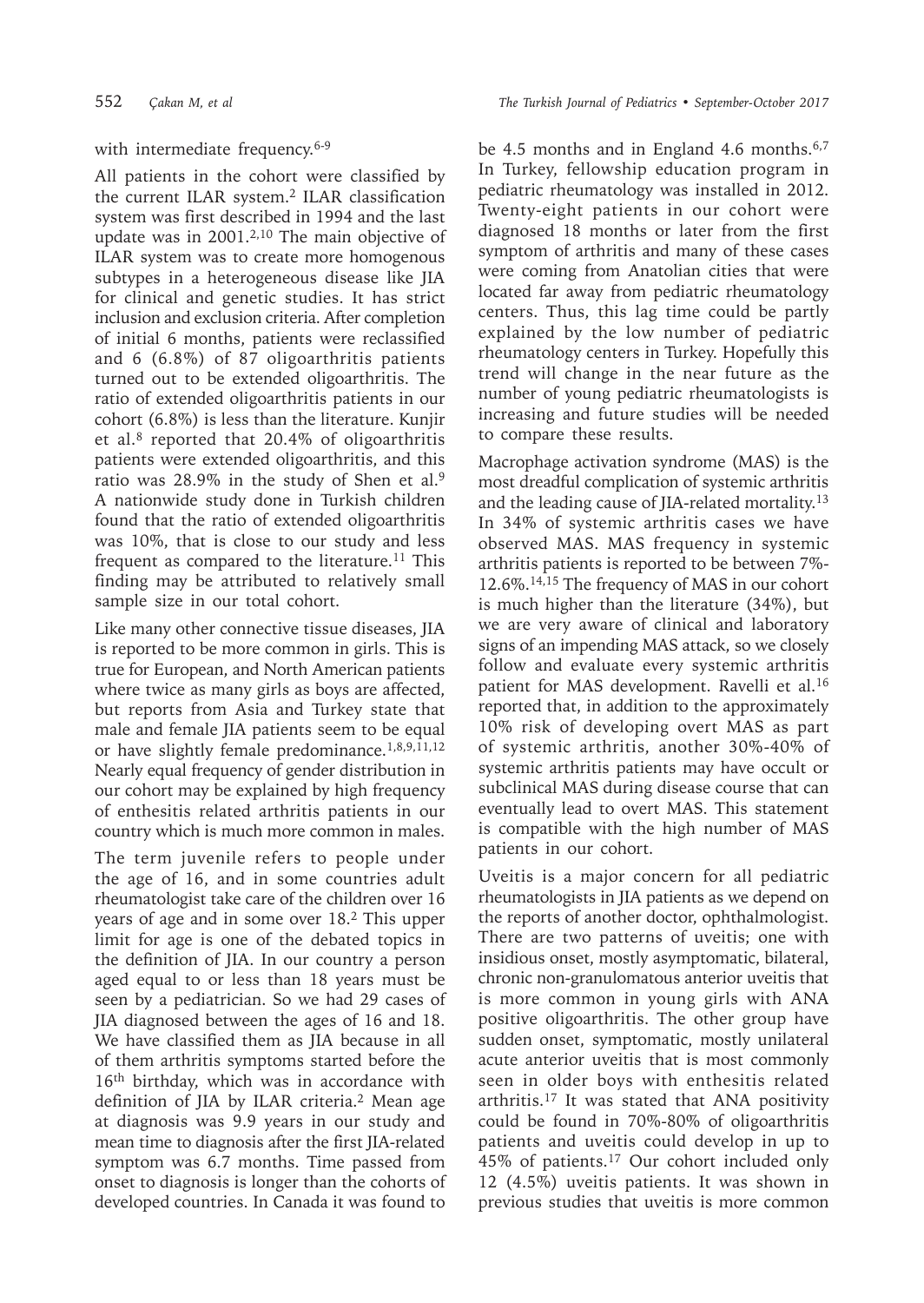in developed countries. Uveitis frequency in Netherlands was found to be 17.6% and 20.1% in Italy.18,19 In our clinic uveitis screening was being done by an ophthalmologist experienced in pediatric uveitis every 3 or 6 months depending on the JIA subtype and ANA status. So missing the uveitis cases could not simply explain low uveitis rate in our cohort but low ANA positivity in the total cohort (27.2%) and in oligoarthritis patients (44.8%) could be the reason for low number of uveitis.

The aim of treatment in JIA is to suppress the ongoing inflammation as soon as possible to achieve remission and prevent long-term damage.1,3 At the time of enrollment 69% of the cases were under remission while 31% of them were active. Patients with polyarticular involvement namely, RF-positive polyarthritis, RF-negative polyarthritis, and extended oligoarthritis patients which were also the subtypes mostly needed a biologic treatment were the groups with high number of active patients. Although 31 (89%) systemic arthritis patients achieved remission, the remaining four patients were the ones that we have struggled most in the treatment. All four patients initially showed a polycyclic course and later followed a polyarticular course. The review by Ravelli and Martini<sup>20</sup> demonstrated that the percentage of patients in clinical remission at the last follow-up ranged from 33% to 80% for systemic arthritis; 0% to 15% for RF-positive polyarthritis; 23% to 46% for RFnegative polyarthritis; 12% to 35% for extended oligoarthritis; and 43% to 73% for persistent oligoarthritis. They stated that the long-term outcome was best in persistent oligoarthritis and worst in RF-positive polyarthritis. They also stated that the outcome in systemic arthritis is widely variable, perhaps reflecting the considerable heterogeneity of this JIA subtype. Our remission rates seem to be in accordance with the reported ones in the literature.

The drawbacks of our study seem to come from the relatively low number of patients, especially in some subtypes, and short follow-up time.

In conclusion, JIA is a heterogeneous group of disorders that present with chronic arthritis. Differences in subtype frequencies from country to country make it an even more heterogeneous disease. High rates of enthesitis related arthritis in developing countries may reflect

the importance of environmental factors, e.g. microbiome of the gut, in the pathogenesis of JIA. ANA seems to be an important risk factor for uveitis development as reflected by low number of ANA positivity and low number of uveitis in our cohort. Patients with polyarticular involvement and systemic arthritis patients that follow a chronic polyarticular course seem to be the most difficult cases in suppressing ongoing inflammation and may need earlier and more aggressive treatment approaches.

#### **REFERENCES**

- 1. Petty RE, Laxer RM, Lucy R, Wedderburn LR. Juvenile Idiopathic Arthritis. In: Petty RE, Laxer RM, Lindsey CB, Wedderburn LR (eds). Textbook of Pediatric Rheumatology (7th ed). Philadelphia: Elsevier, 2016: 188-204.
- 2. Petty RE, Southwood TR, Manners P, et al. International League of Associations for Rheumatology classification of juvenile idiopathic arthritis: Second revision, Edmonton, 2001. J Rheumatol 2004; 31: 390-392.
- 3. Gowdie PJ, Tse SM. Juvenile idiopathic arthritis. Pediatr Clin North Am 2012; 59: 301-327.
- 4. Laxer RM, Sherry DD, Hashkes PJ. Juvenile Idiopathic Arthritis (JIA). In: Laxer RM, Sherry DD, Hashkes PJ (eds). Pediatric Rheumatology in Clinical Practice (2nd ed). London: Springer, 2016: 31-62.
- 5. Wallace CA, Huang B, Bandeira M, Ravelli A, Giannini EH. Patterns of clinical remission in select categories of juvenile idiopathic arthritis. Arthritis Rheum 2005; 52: 3554-3562.
- 6. Oen K, Tucker L, Huber AM, et al. Predictors of early inactive disease in a juvenile idiopathic arthritis cohort: results of a Canadian multicenter, prospective inception cohort study. Arthritis Rheum 2009; 61: 1077-1086.
- 7. Adib N, Hyrich K, Thornton J, et al. Association between duration of symptoms and severity of disease at first presentation to paediatric rheumatology: Results from the Childhood Arthritis Prospective Study. Rheumatology (Oxford) 2008; 47: 991-995.
- 8. Kunjir V, Venugopalan A, Chopra A. Profile of Indian patients with juvenile onset chronic inflammatory joint disease using the ILAR classification criteria for JIA: A community-based cohort study. J Rheumatol 2010; 37: 1756-1762.
- 9. Shen CC, Yeh KW, Ou LS, Yao TC, Chen LC, Huang JL. Clinical features of children with juvenile idiopathic arthritis using the ILAR classification criteria: A community-based cohort study in Taiwan. J Microbiol Immunol Infect 2013; 46: 288-294.
- 10. Fink CW. Proposal for the development of classification criteria for idiopathic arthritides of childhood. J Rheumatol 1995; 22: 1566-1569.
- 11. Demirkaya E, Ozen S, Bilginer Y, et al. The distribution of juvenile idiopathic arthritis in the eastern Mediterranean: Results from the registry of the Turkish Paediatric Rheumatology Association. Clin Exp Rheumatol 2011; 29: 111-116.